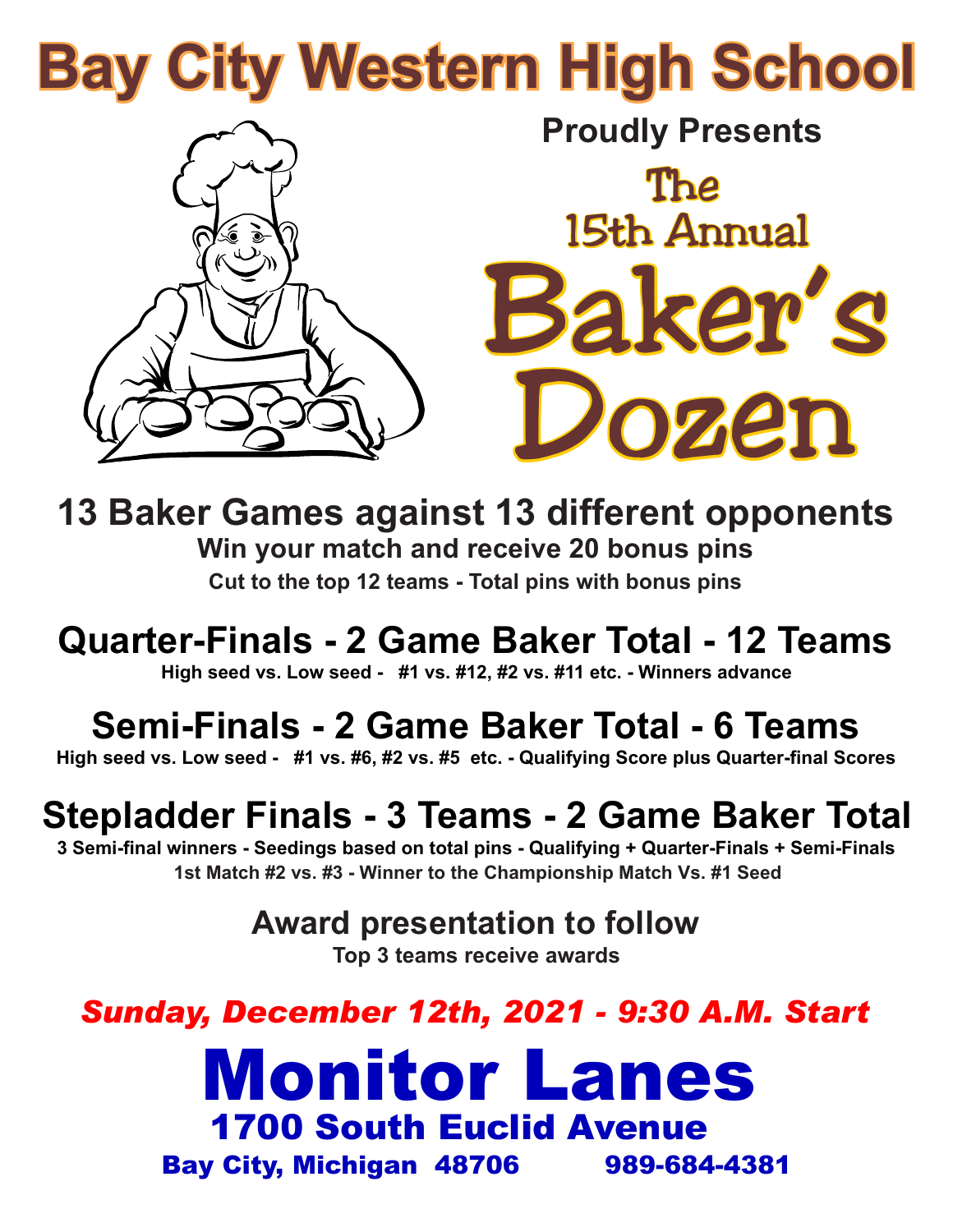

#### TOURNAMENT OPEN TO THE FIRST 40 PAID TEAMS

| Coaches E-Mail <b>Coaches E-Mail</b>            |                                                                                            |                                            |
|-------------------------------------------------|--------------------------------------------------------------------------------------------|--------------------------------------------|
| Asst. Coach _______________________             |                                                                                            |                                            |
| Coaches E-Mail <b>Coaches E-Mail</b>            |                                                                                            |                                            |
| <b>Team Roster</b>                              |                                                                                            |                                            |
| <b>Boys Division _____ Girls Division _____</b> |                                                                                            | <b>Entry Fee \$95.00 Per Team</b>          |
|                                                 | <b>Lineage \$43.00</b><br><b>Awards</b> \$27.00<br>Expenses \$25.00                        |                                            |
| $\begin{tabular}{c} 3 \end{tabular}$            | <b>Total</b>                                                                               | <b>\$95.00 Per Team</b>                    |
| $\overline{4}$ $\overline{\phantom{1}}$         |                                                                                            | <b>Full team fees must accompany entry</b> |
|                                                 | <b>Make checks payable to:</b>                                                             |                                            |
| 6<br>$7 \overline{\phantom{a}}$                 | <b>Bay City Western Bowling</b><br><b>Monitor Lanes</b><br><b>1700 South Euclid Avenue</b> |                                            |

For more information contact:

Bay City, Michigan 48706-3322

Rick Dodick at Monitor Lanes 989-684-4381 E-Mail: RJD300@AOL.COM